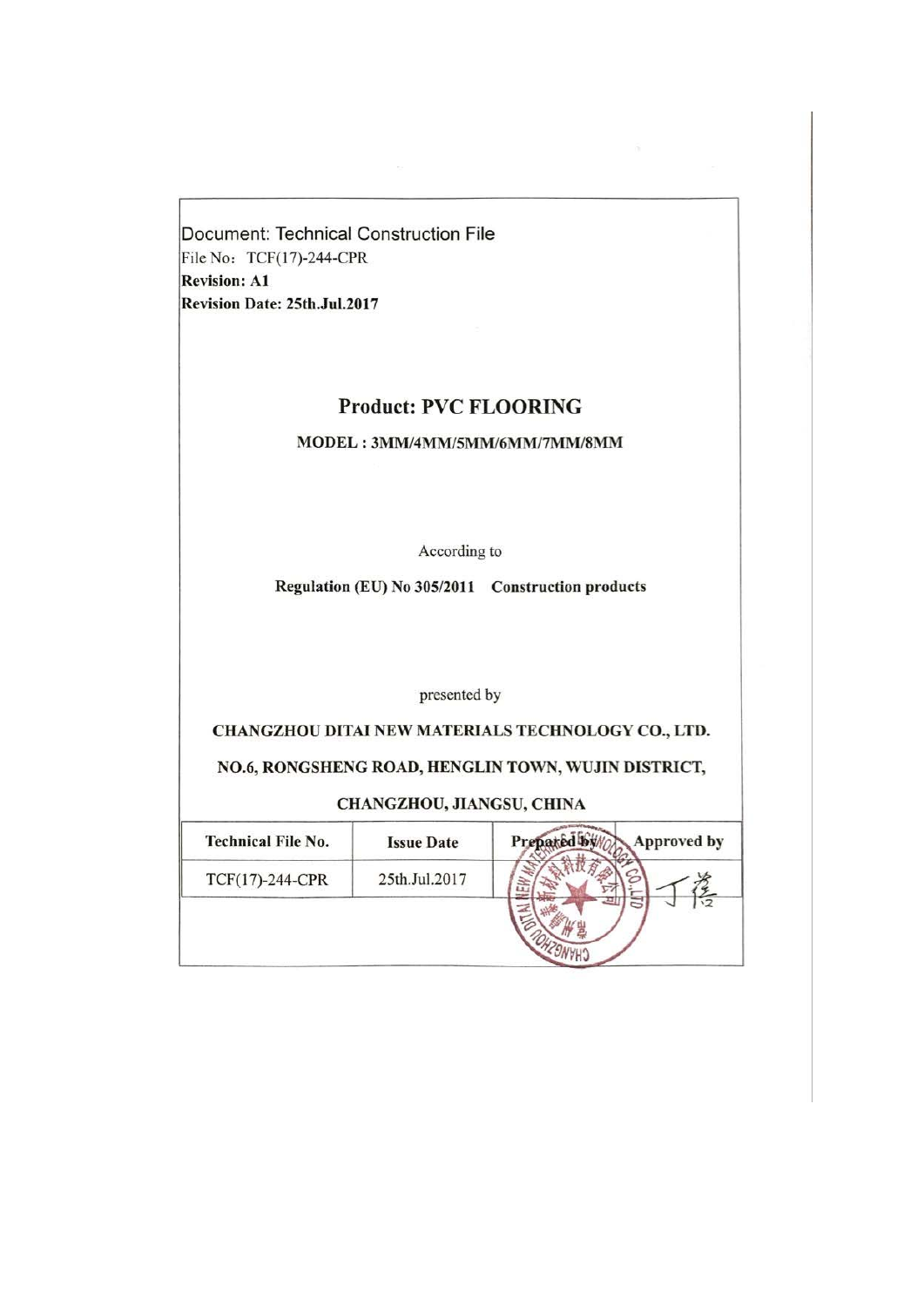# **Technical Construction File**

File No.: TCF(17)-244-CPR

| <b>Type of</b><br>Equipment:      | <b>PVC Flooring</b>                                      |  |  |
|-----------------------------------|----------------------------------------------------------|--|--|
| <b>Model No.:</b>                 | 3MM,<br>4MM,<br>5MM, 6MM, 7MM,<br>8MM                    |  |  |
| <b>Issued Date:</b>               | 25th.Jul.2017                                            |  |  |
| <b>Brand Name/</b><br>Trade mark: |                                                          |  |  |
| Directive(S)                      | <b>Regulation (EU) No 305/2011 Construction Products</b> |  |  |
| Standard(s):                      | EN 14041:2004/AC:2006/AC:2006                            |  |  |

# $\epsilon$

Presented by

# **CHANGZHOU DITAI NEW MATERIALS TECHNOLOGY CO., LTD. NO.6, RONGSHENG ROAD, HENGLIN TOWN, JINGKAI DISTRICT, CHANGZHOU, JIANGSU, CHINA**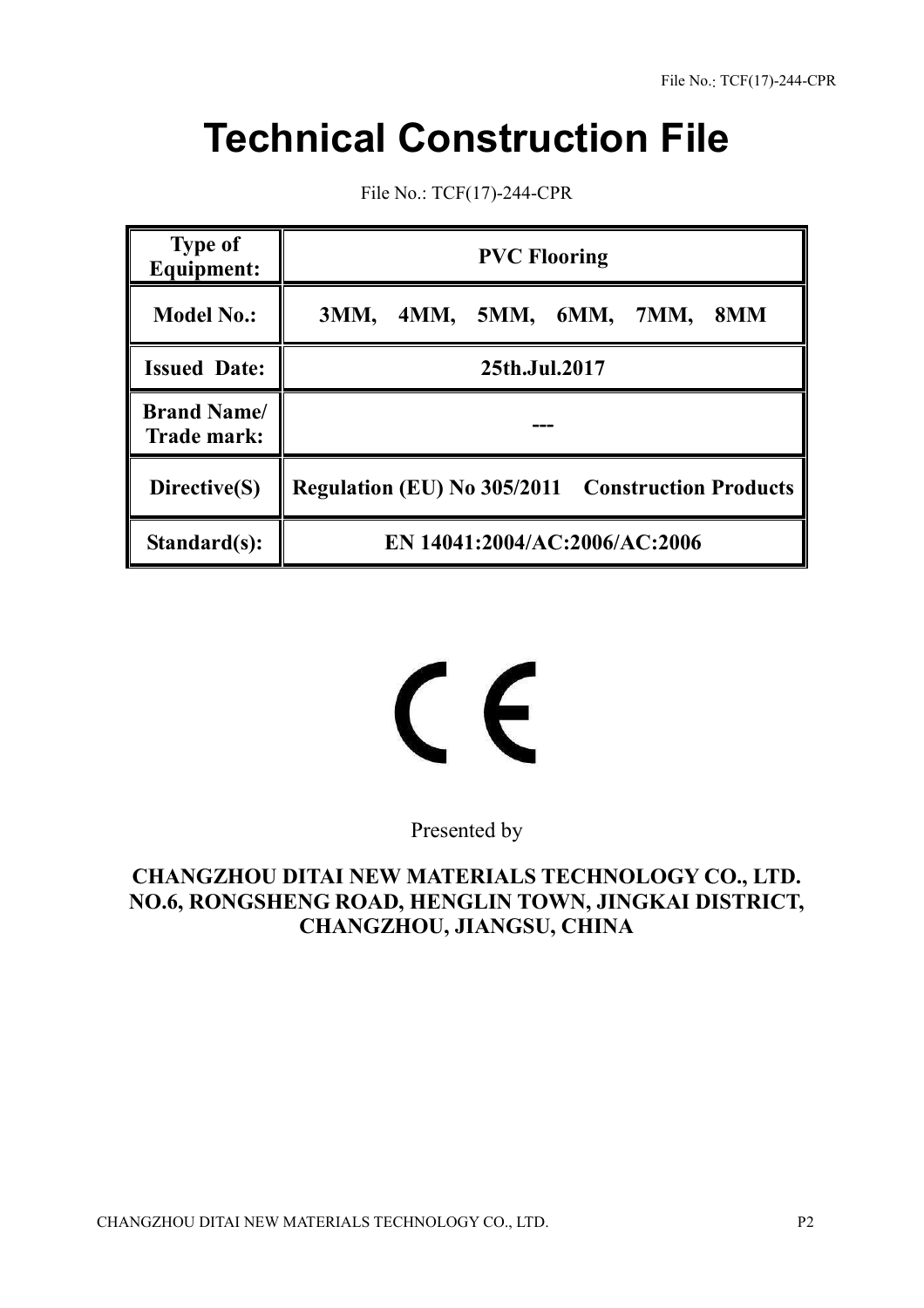# **Test Conducted:**

Resilient, textile and laminate floor coverings – Essential Characteristics (Reference to BS EN 14041:2004/AC:2006/AC:2006)

| <b>Test Property</b>                                            | <b>Test Method</b>                                                                         | Test Principle / Requirements                                                                                                                                                                                                                                                                                                                                                                                                                                                                                                                                                                                                                                                                                                                        | <b>Test Result</b>                                                                          |
|-----------------------------------------------------------------|--------------------------------------------------------------------------------------------|------------------------------------------------------------------------------------------------------------------------------------------------------------------------------------------------------------------------------------------------------------------------------------------------------------------------------------------------------------------------------------------------------------------------------------------------------------------------------------------------------------------------------------------------------------------------------------------------------------------------------------------------------------------------------------------------------------------------------------------------------|---------------------------------------------------------------------------------------------|
|                                                                 |                                                                                            |                                                                                                                                                                                                                                                                                                                                                                                                                                                                                                                                                                                                                                                                                                                                                      |                                                                                             |
| Reaction to<br>fire<br>Content of<br>pentachloroph<br>enol(PCP) | EN<br>14041:2004<br>/AC:2006<br>clause 4.1)<br>EN<br>14041:2004<br>/AC:2006<br>clause 4.2) | The specimen shall be tested on one of<br>the two standard substrates specified<br>for floorings in EN 13238:2001<br>according to the intended end use.<br>The composition of the product,<br>including the presence of any fire<br>retardant additive, shall be declared<br>by the manufacturer prior to type<br>testing.<br>Resilient, textile and laminate floor<br>shall not contain PCP. In case of<br>where verification is required, if the<br>content is less than 5ppm in the parts<br>of the product, this requirement shall<br>considered to be met.<br>For<br>be<br>laminate floor the method CEN/TR<br>14823, for textile floor the method<br>CEN/TS 14494 shall be used. For<br>resilient<br>floor verification is<br>not<br>required. | $BfI-S1$<br>Refer<br>to<br>Result 1<br>for<br>further<br>details<br>Pass<br>See<br>Result 2 |
| Formaldehyde<br>emission                                        | EN<br>14041:2004<br>/AC:2006<br>clause 4.3)                                                | When formaldehyde-containing<br>materials have been added to the<br>product as a part of the production<br>process, the product shall be tested and<br>classified into one of two classes: E1<br>or E2.<br>Formaldehyde class<br>Test<br>method<br>and Requirement<br><b>ENV</b><br>$Release \leq$<br>Initial<br><b>Class</b><br>E1<br>$717-1$<br>type<br>$0.124$ mg/m <sup>3</sup><br>testing<br><b>Class</b><br>Release><br>E <sub>2</sub><br>$0.124$ mg/m <sup>3</sup>                                                                                                                                                                                                                                                                            | Class E1<br>See<br>Result 3                                                                 |
| Water-tightne<br>SS                                             | EN<br>14041:2004<br>/AC:2006<br>(clause 4.4)<br>refer to EN<br>13553:2002)                 | Cover the supporting base with the<br>indicator paper. Place the test<br>specimen on the paper with the use<br>surface side upwards. Place the box<br>over the test specimen and press the<br>support towards the box to ensure<br>water tightness.<br>Fill the box with water to a level of<br>200mm above the upper surface of the<br>test specimen. This water level is<br>maintained for 24h after which the<br>water is drained off. The moisture                                                                                                                                                                                                                                                                                               | Pass                                                                                        |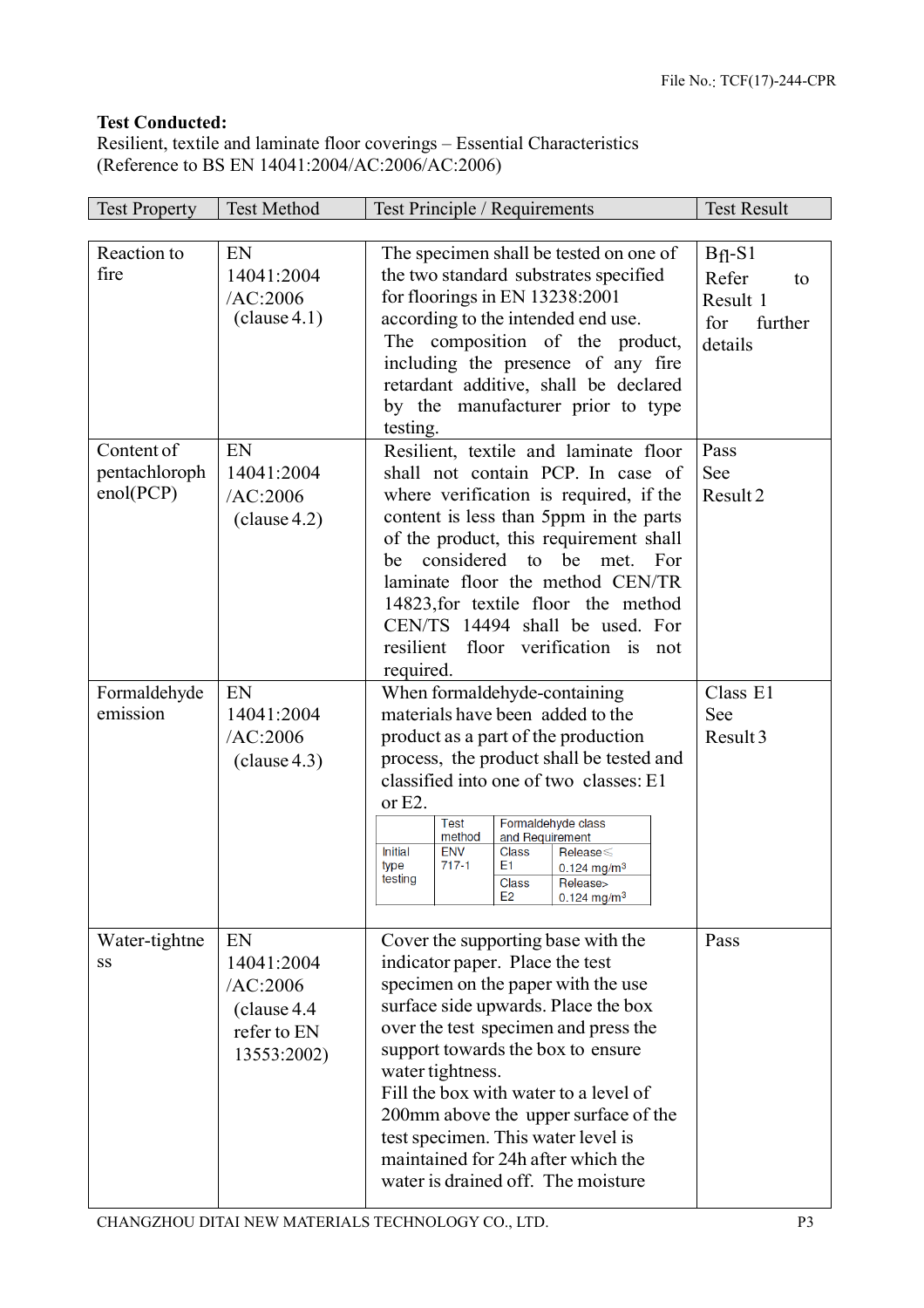| File No. TCF(17)-244-CPR |                    |                                                                          |                    |
|--------------------------|--------------------|--------------------------------------------------------------------------|--------------------|
| <b>Test Property</b>     | <b>Test Method</b> | Test Principle / Requirements                                            | <b>Test Result</b> |
|                          |                    |                                                                          |                    |
|                          |                    | indicator and the test specimen are                                      |                    |
|                          |                    | examined for any signs of water                                          |                    |
|                          |                    | penetrating the specimen.                                                |                    |
|                          |                    | The test specimen is considered                                          |                    |
|                          |                    | watertight if there is no sign of                                        |                    |
|                          |                    | penetrating water.                                                       |                    |
| Slip resistance          | EN                 | If a claim for slip resistance is made,                                  | Class DS           |
|                          | 14041:2004         | the floor covering intended to be used                                   | See Result 4       |
|                          | /AC:2006           | in dry and non-contaminated                                              |                    |
|                          | clause 4.5)        | conditions shall have a dynamic                                          |                    |
|                          |                    | coefficient of friction of $\geq 0,30$ when                              |                    |
|                          |                    | tested ex-factory under dry conditions                                   |                    |
|                          |                    | in accordance with EN 13893 and shall                                    |                    |
|                          |                    | be declared as technical class DS.                                       |                    |
|                          |                    | Although such floors may be                                              |                    |
|                          |                    | subjected to occasional spillage                                         |                    |
|                          |                    | and wet cleaning, the manufacturer                                       |                    |
|                          |                    | does not guarantee the performance                                       |                    |
|                          |                    | under these conditions.                                                  |                    |
|                          |                    | If no claim for slip resistance is made,                                 |                    |
|                          |                    | the floor coverings for which no                                         |                    |
|                          |                    | performance has been determined shall                                    |                    |
|                          |                    | be declared as technical class NPD.                                      |                    |
| Electrical               | EN                 | The body voltage, measured in                                            | Not applicable     |
| behavior                 | 14041:2004         | accordance with EN 1815 for                                              |                    |
| (static                  | /AC:2006           | resilient and laminate floor coverings                                   |                    |
| electricity)             | clause 4.6)        | or ISO 6356 for textile floor                                            |                    |
|                          |                    | coverings, shall not exceed 2,0 kV                                       |                    |
|                          |                    | Static dissipative floor coverings:                                      |                    |
|                          |                    | The vertical resistance, measured in<br>accordance with EN 1081 for      |                    |
|                          |                    | resilient and laminate floor coverings                                   |                    |
|                          |                    | or ISO 10965 for textile floor                                           |                    |
|                          |                    |                                                                          |                    |
|                          |                    | coverings, shall not exceed $10^9\Omega$                                 |                    |
|                          |                    | Conductive floor coverings:                                              |                    |
|                          |                    | The vertical resistance, measured in<br>accordance with EN 1081 for      |                    |
|                          |                    |                                                                          |                    |
|                          |                    | resilient and laminate floor coverings<br>or ISO 10965 for textile floor |                    |
|                          |                    |                                                                          |                    |
|                          |                    | coverings, shall not exceed<br>$10^{6} \Omega$                           |                    |
| Thermal                  | EN                 | When floor coverings are to be                                           | Not                |
| conductivity             | 14041:2004         | installed over an under-floor heating                                    | applicable         |
|                          | /AC:2006           | system the design thermal conductivity                                   |                    |
|                          | clause 4.7)        | values given in EN 12524 shall be                                        |                    |
|                          |                    | assumed for design calculation                                           |                    |
|                          |                    | purposes. Alternatively, the thermal                                     |                    |
|                          |                    | resistance measured in accordance                                        |                    |
|                          |                    | with EN 12667 may be used.                                               |                    |

CHANGZHOU DITAI NEW MATERIALS TECHNOLOGY CO., LTD. P4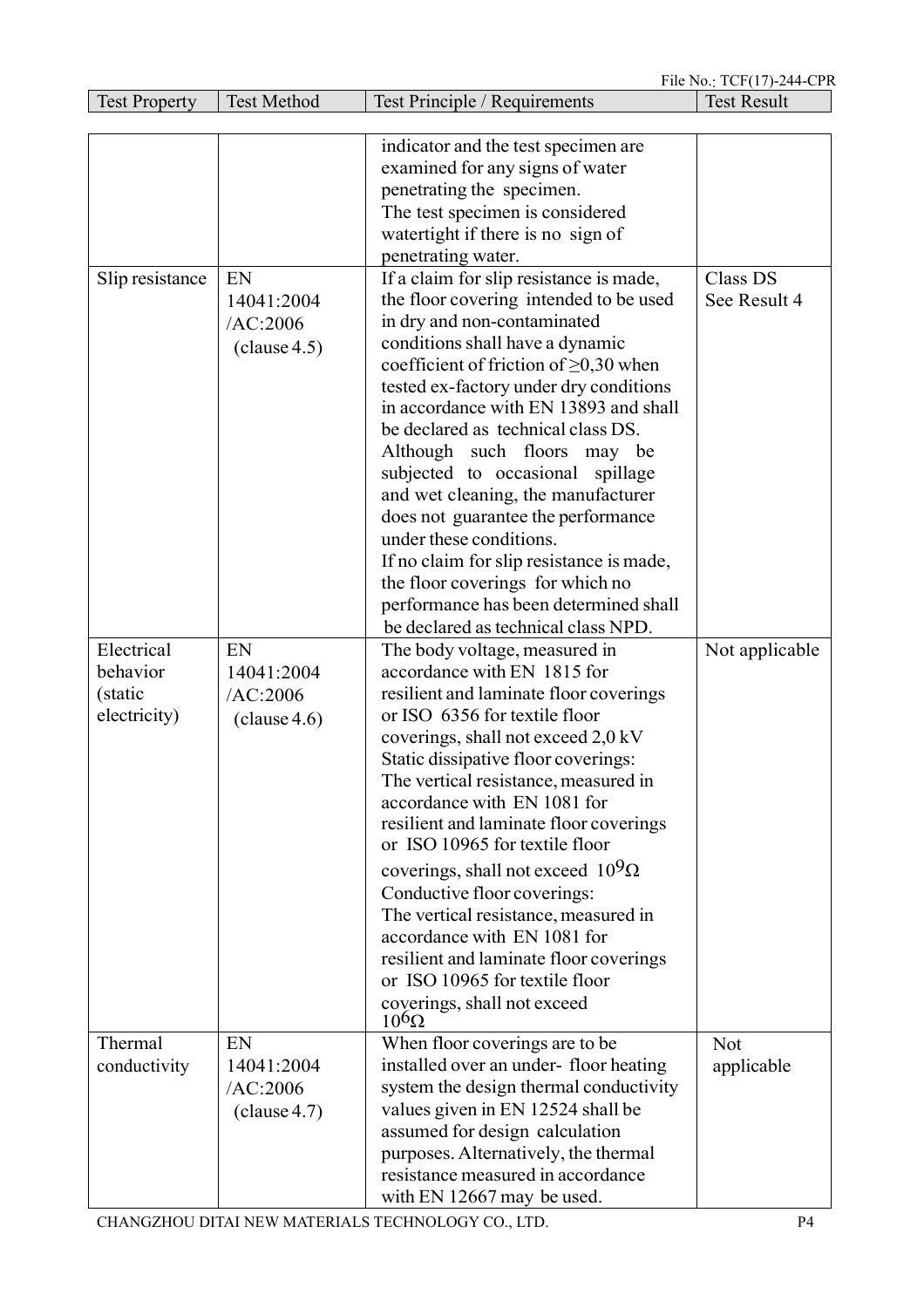#### **Results 1: Test conducted**

This test is conducted as per EN 13501-1:2007+A1:2009 Fire classification of construction products and building elements  $-$  Part 1: Classification using data from reaction to fire tests. And the test methods as following:

1. EN ISO 9239-1:2010 Reaction to fire tests for floorings —Part 1: Determination of the burning behaviour using a radiant heat source.

2. EN ISO 11925-2:2010 Reaction to fire tests — Ignitability of building products subjected to direct impingement of flame — Part 2: Single-flame source test.

# **Details of classified product**

# a) Nature and end use application

The product "PVC Flooring" is defined as "Flooring materials". Its classification is valid for the following end use application " for building decorative use as flooring".

# b) Description

| Color              | <b>Light PVC</b> stripes board |
|--------------------|--------------------------------|
| l Thickness        | About 4mm                      |
| Mass per unit area | About 5.7 $\text{kg/m}^2$      |

\*---Measured by laboratory

#### Mounting and fixing:

Fire cement board, with its density approximate  $1800 \text{kg/m}^3$ , thickness approximate 6mm, is as the substrate. The specimens are fixed mechanically to the substrate with no cavity behind it.

#### **Test results**

| Testmethod        | Parameter                    | Number of tests | Results |
|-------------------|------------------------------|-----------------|---------|
| EN ISO 9239-1     | Critical flux $(kW/m^2)$     |                 |         |
|                   | Smoke ( $\% \times$ minutes) |                 | າາ      |
| EN ISO 11925-2    | $Fs < 150$ mm                |                 | YES     |
| Exposure = $15 s$ |                              |                 |         |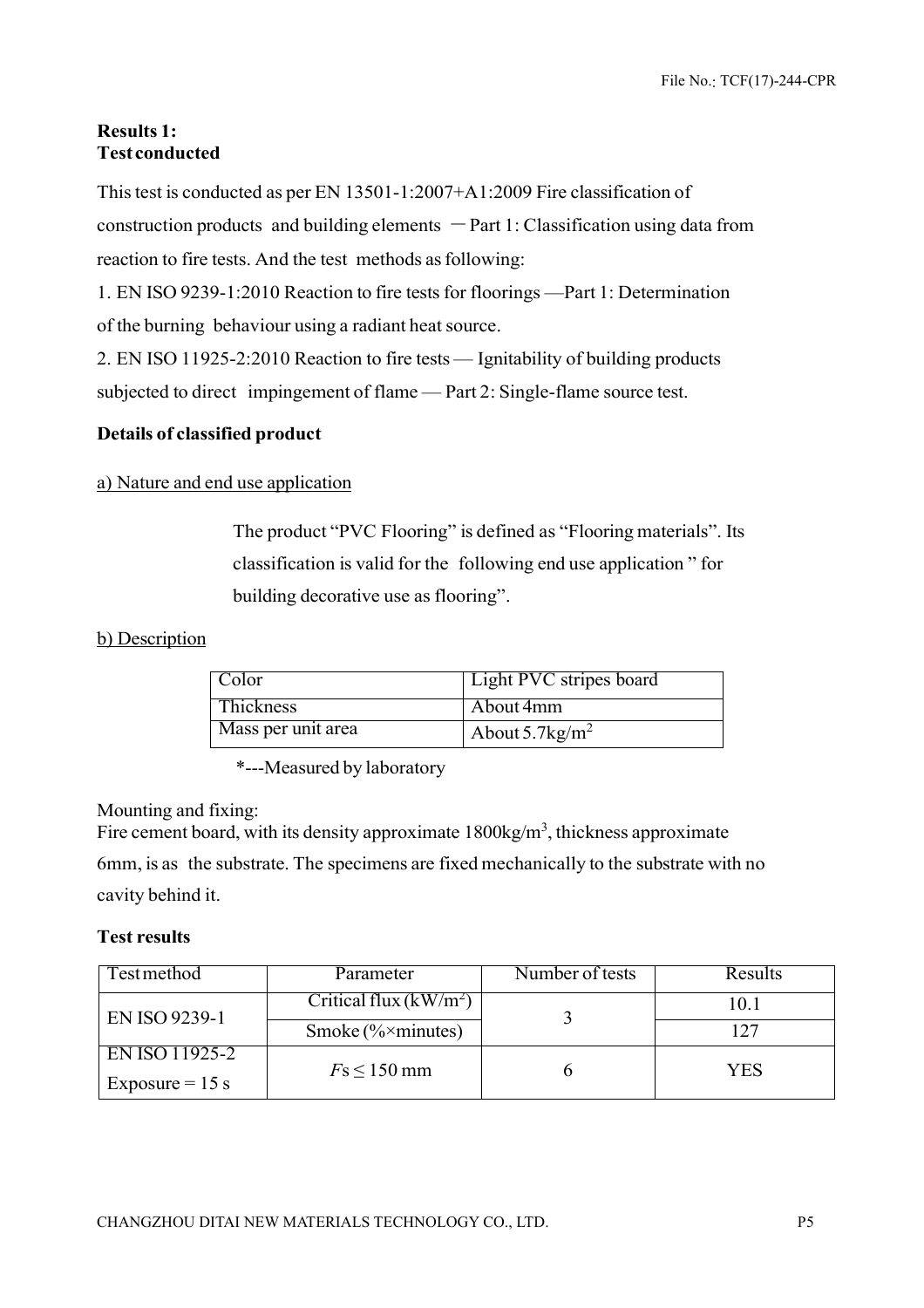# **Classification and direct field of application**

This classification has been carried out in accordance with EN **13501-1:2007+A1:2009**.

#### a) Classification

The product, PP Interlocking Sports Flooring, classification is as following,

| <b>Fire behaviour</b> |  | <b>Smoke production</b> |
|-----------------------|--|-------------------------|
| - 41                  |  |                         |

**Reaction to fire classification: B fl**-**S1**

**Remark:** The classes with their corresponding fire performance are given in annex A.

#### b) Field of application

This classification for the submitted sample is valid for the following end use condition:

--- With all substrates classified A1 and A2

- --- With mechanical fixing
- --- No joint

This classification is valid for the following product parameters:

--- Characteristics are described in § II b of this test reports

**Statement:** The test results relate to the behaviour of the test specimens of a product under the particular conditions of the test; they are not intended to be the sole criterion for assessing the potential fire hazard of the product in use.

#### **Warning:**

This classification report does not represent type approval or certification of the product.

The test laboratory has, therefore, play no part in sampling the product for the test, although it holds appropriate references to the manufacturer's factory production control that is aimed to be relevant to the samples tested and that will provide for their traceability.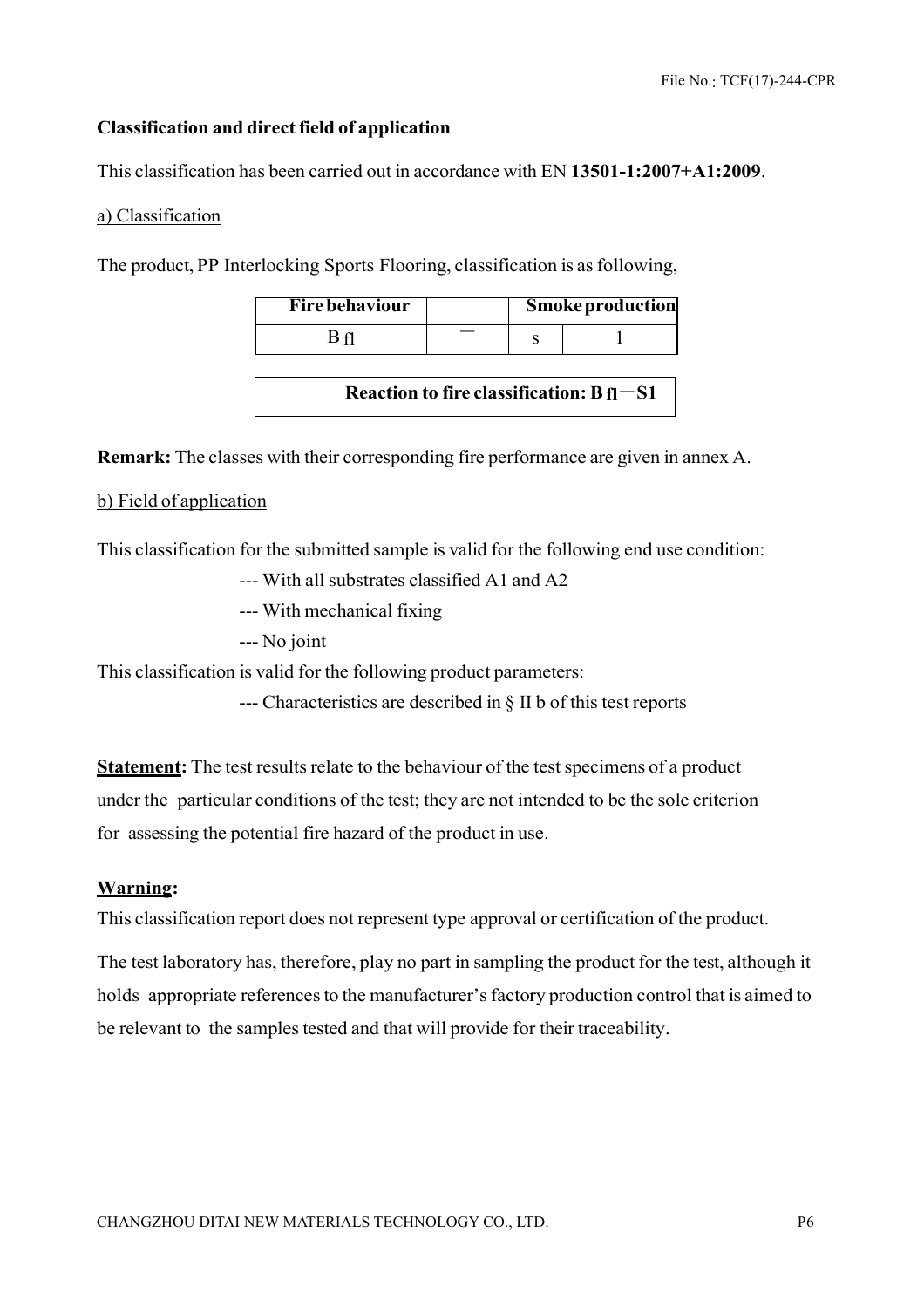# **Annex A**

| Classes of reaction to fire performance for floorings |  |  |
|-------------------------------------------------------|--|--|
|                                                       |  |  |

| class                         | Testmethods                                 |     | Classification                                                                                                                                      | Additional classification     |
|-------------------------------|---------------------------------------------|-----|-----------------------------------------------------------------------------------------------------------------------------------------------------|-------------------------------|
|                               | EN ISO 1182 <sup>ª</sup>                    | and | $\varDelta T \leq 30\,^{\circ}\mathrm{C}$ ,<br>and<br>$\Delta m \leq 50\%$ ,<br>and<br>$t_f = 0$ (i.e. no sustained flaming)                        |                               |
| $A1_{fl}$                     | <b>EN ISO 1716</b>                          |     | $PCS \leq 2.0$ MJ/kg <sup>a</sup><br>and<br>$PCS \leq 2.0$ MJ/kg $^b$<br>and<br>$PCS \leq 1.4 MJ/m^{2c}$<br>and<br>PCS<2.0MJ/kg <sup>d</sup>        |                               |
|                               | EN ISO 1182 <sup>ª</sup><br><sub>or</sub>   |     | $\triangle T \leq 50^{\circ}C$ ,<br>and<br>$\Delta m \leq 50\%$<br>and<br>$t_f \leq 20s$                                                            |                               |
| $A2_{\text{fl}}$              | <b>EN ISO 1716</b>                          | and | $PCS \leq 3.0$ MJ/kg <sup>a</sup><br>and<br>$PCS \leq 4.0 MJ/m^{2b}$<br>and<br>$PCS \leq 4.0 MJ/m^{2c}$<br>and<br>$PCS \leq 3.0 MJ/kg$ <sup>d</sup> |                               |
|                               | EN ISO 9239-1 $^{\circ}$                    |     | Critical flux $\frac{1}{2}$ $\geq$ 8.0kW/m <sup>2</sup>                                                                                             | Smoke production <sup>g</sup> |
|                               | EN ISO 9239-1 $^{\circ}$                    | and | Critical flux $\frac{1}{2}$ 2.0kW/m <sup>2</sup>                                                                                                    | Smoke production <sup>g</sup> |
| $\mathbf{B}_{\, \mathrm{fl}}$ | EN ISO 11925-2 <sup>h</sup><br>Exposure=15s |     | Fs<150mm within 20 s                                                                                                                                |                               |
|                               | EN ISO 9239-1 $\degree$                     | and | Critical flux $\sqrt{24.5 \text{kW/m}^2}$                                                                                                           | Smoke production <sup>g</sup> |
| $C_{\text{fl}}$               | EN ISO 11925-2 <sup>h</sup><br>Exposure=15s |     | Fs<150mm within 20 s                                                                                                                                |                               |
|                               | EN ISO 9239-1 e                             | and | Critical flux f≥3.0kW/m2                                                                                                                            | Smoke production <sup>g</sup> |
| $D_{\text{fl}}$               | EN ISO 11925-2 h<br>Exposure=15s            |     | Fs<150mm within 20 s                                                                                                                                | $\frac{1}{2}$                 |
| $E_{\text{fl}}$               | EN ISO 11925-2 h<br>Exposure=15s            |     | Fs<150mm within 20 s                                                                                                                                |                               |
| $\rm F_{\,fl}$                | No performance determined                   |     |                                                                                                                                                     |                               |

<sup>a</sup> For homogeneous products and substantial components of non-homogeneous products.

b For any external non-substantial component of non-homogeneous products.

c For any internal non-substantial component of non-homogeneous products.

d For the product as a whole.

 $e^{i\theta}$  Test duration = 30 min.

f Critical flux is defined as the radiant flux at which the flame extinguishes or the radiant flux after a test period of 30 min, whichever is the lower (i.e. the flux corresponding with the furthest extent of spread of flame).

 $\frac{g}{s}$ **s1** = Smoke  $\leq$  750 % minutes;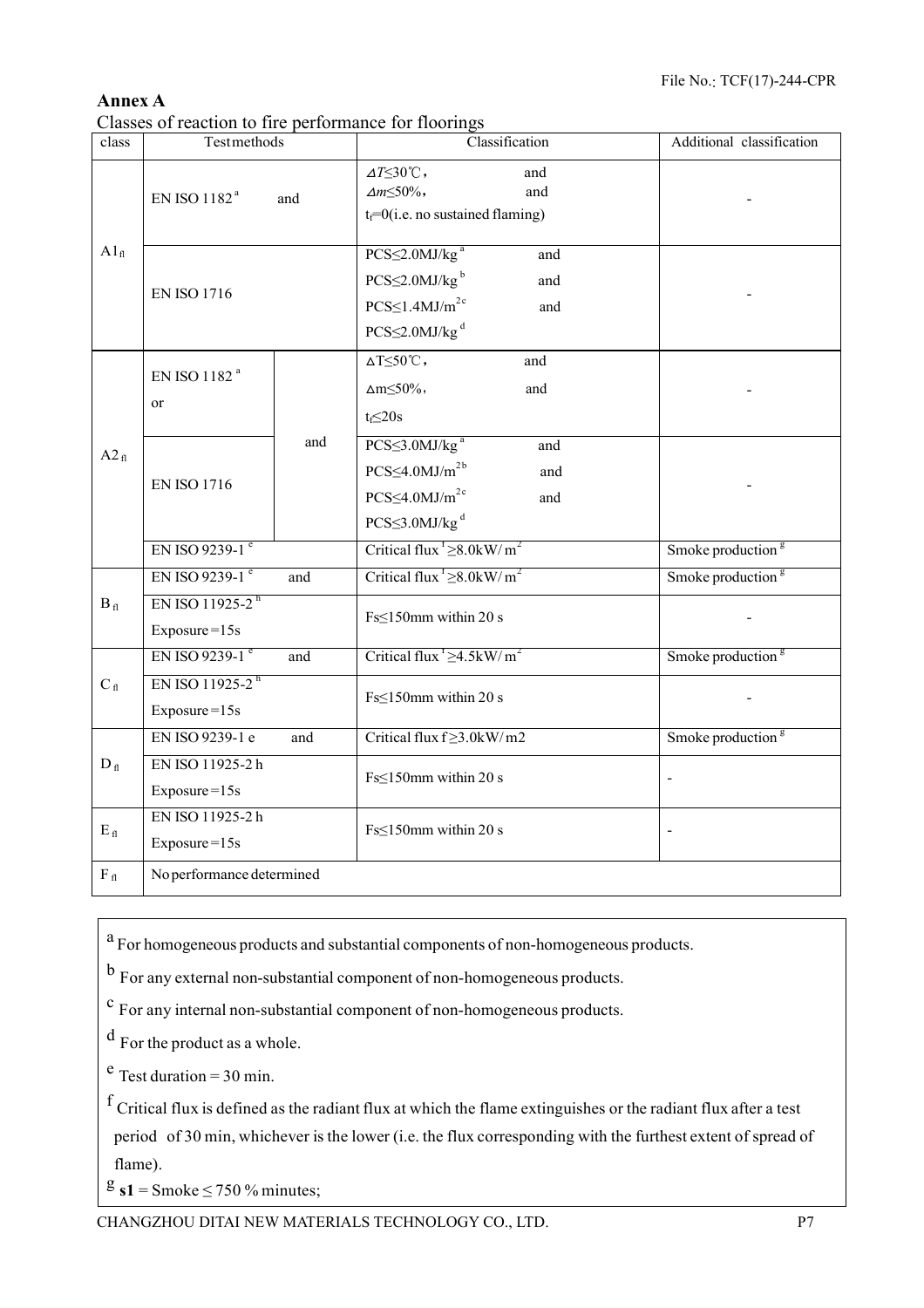#### **Results 2:**

Test Part Description: Specimen No. Sample Description<br>1 4MM Light PVC stripes be 1 4MM Light PVC stripes board

#### Remarks :

- (1)  $1 \text{ mg/kg} = 1 \text{ ppm} = 0.0001\%$
- (2) MDL = Method Detection Limit
- (3)  $ND = Not detected (< MDL)$
- (4)  $"=' = Not Regulated$

| BS EN 14342:2005 - Pentachlorophenol (PCP)       |                |       |     |     |  |  |
|--------------------------------------------------|----------------|-------|-----|-----|--|--|
| Test Method: With reference to CEN/TR 14823:2006 |                |       |     |     |  |  |
| $Test$ Item $(s)$                                | Limit          | Unit  | MDL | 001 |  |  |
| Pentachlorophenol (PCP)                          | $\overline{5}$ | mg/kg | 0.5 | ND. |  |  |
| Conclusion                                       | <b>PASS</b>    |       |     |     |  |  |

#### **Results 3: Formaldehyde Emission**

|                   | Test Method: With reference to EN 717-1:2004. |                          |       |      |
|-------------------|-----------------------------------------------|--------------------------|-------|------|
| $Test$ Item $(s)$ |                                               | $\overline{\text{Unit}}$ | MDL.  | (001 |
|                   | Formaldehyde Emission (In air)                | $mg/m^3$                 | 0.080 | ND.  |
| Conclusion        | <b>PASS</b>                                   |                          |       |      |

Notes:

(1) mg/m<sup>3</sup> = milligrame per cubic meter

(2) Reference Limit: EN13986:2004(E) Formaldehyde class E1:  $\leq 0.124$  mg/m<sup>3</sup> air

Formaldehyde class E2: > 0.124 mg/m<sup>3</sup> air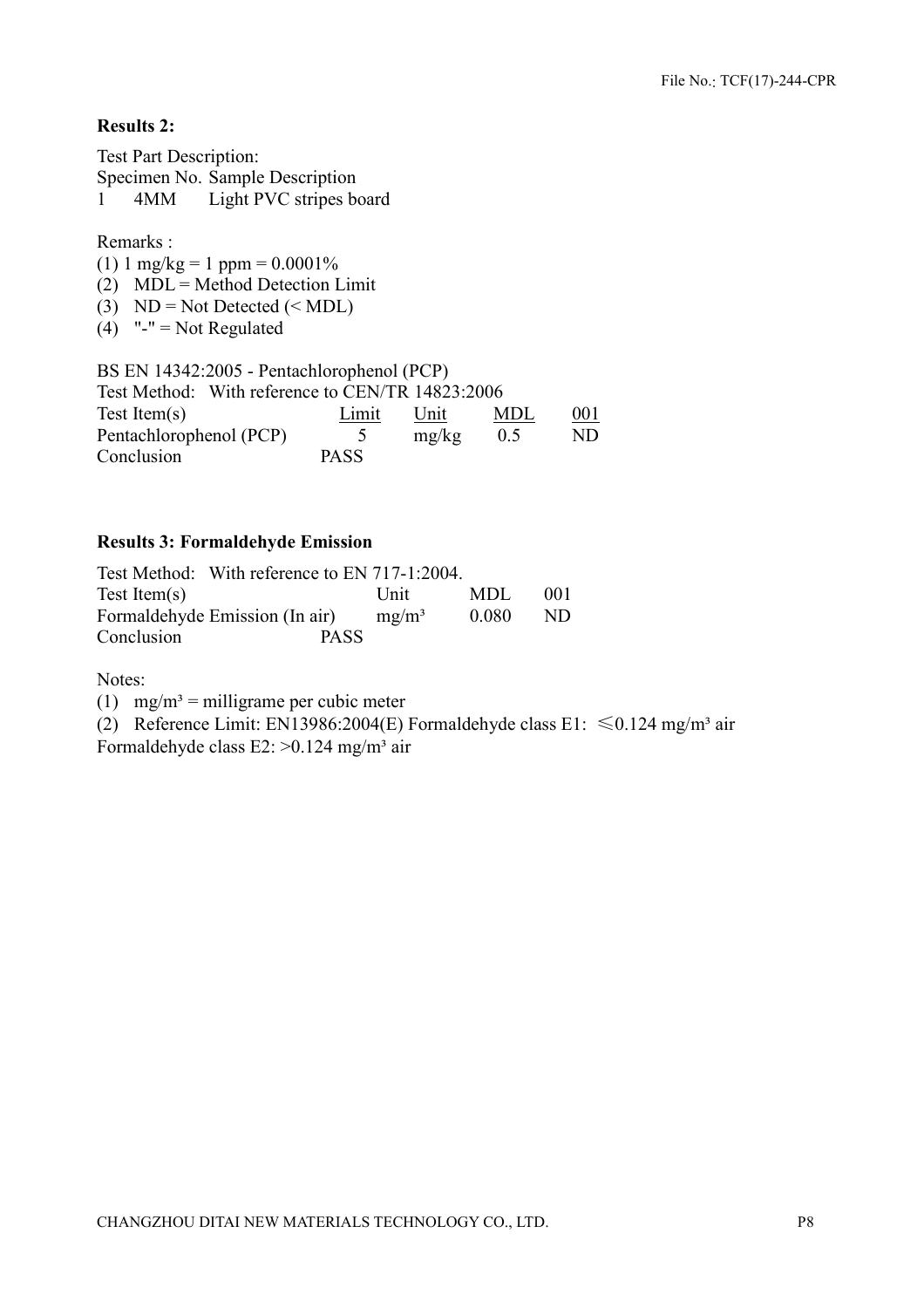#### **Results 4:**

Slip resistance

# **Test Method:**

#### EN 14041:2004/AC:2006 Clause 4.5 and EN 13893:2002

The test was conducted in accordance with EN 13893:2002. Sliders made from the defined material and having a definite shape are loaded to impose a specified force on the floor covering. The loaded sliders are pulled parallel to the surface of floor covering at constant speed 0.2m/s to 0.3m/s. The horizontal force applied to pull the sliders is recorded over the length of a trace at least 0.30m. And the results were calculated by the formulae below:

 $\mu = F/M$ 

F– is the average horizontal force (in Newton).

M– is the total vertical load on the sliders (in Newton).

# **Test Condition:**

Specimen thickness: 4mm Total mass of loaded slider: 10.0kg Testing speed: 0.26m/s

#### **Test Result:**

| Dynamic coefficient of friction                      | 0.31               |
|------------------------------------------------------|--------------------|
| Classification of dynamic coefficient of<br>friction | Technical class DS |

#### **Standard's Requirement:**

When declared, the floor covering intended to be used in dry and non-contaminated conditions shall have a dynamic coefficient of friction of ≥0.30 when tested ex-factory under dry conditions per EN 13893:2002 and shall be declared as technical class DS.

#### **Conclusion: Pass**